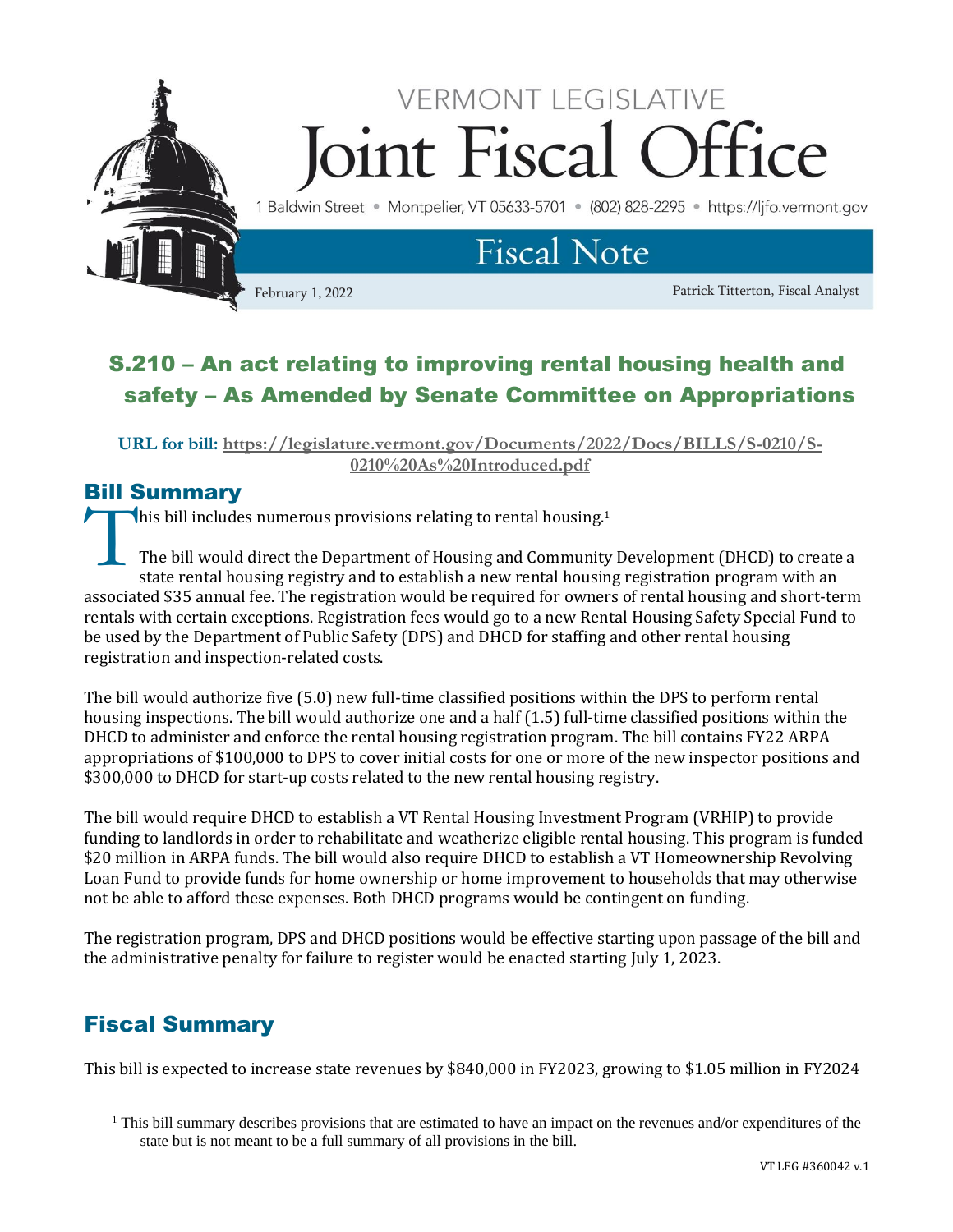and up to \$1.26 million thereafter. These revenues will flow to the new Rental Housing Safety Special Fund.

The bill also contains appropriations of ARPA dollars totaling \$20,400,000 in FY2022.

| Revenues/Appropriations               |                                 | <b>FY22</b>  | <b>FY23</b> | <b>FY24</b>                | <b>Future Years*</b> |
|---------------------------------------|---------------------------------|--------------|-------------|----------------------------|----------------------|
|                                       | <b>Impact on State Revenues</b> |              |             |                            |                      |
| Rental housing registration fees - to |                                 |              |             | $$840,000 \mid $1,050,000$ | $$1,260,000$ -       |
| <b>Rental Housing Safety fund</b>     |                                 |              |             |                            | \$1,680,000          |
|                                       | <b>State Appropriations</b>     |              |             |                            |                      |
| ** $ARPA$ – DFS (sec. 15)             |                                 | \$100,000    |             |                            |                      |
| *** $ARPA - DHCD$ (sec. 15)           |                                 | \$300,000    |             |                            |                      |
| ARPA - DHCD VRHIP (sec. 15)           |                                 | \$20,000,000 |             |                            |                      |
| <b>Total Appropriations</b>           |                                 | \$20,400,000 |             |                            |                      |

*\*Future year revenues dependent on outreach and participation. The revenue range reflects different participation rates. \*\*On-time startup funding to hire one or more Inspector positions* 

*\*\*\*One-time startup funding to hire one or more of the positions authorized to administer ad enforce registry requirements*

## Fiscal Provisions

#### **Department of Public Safety Appropriations**

The Division of Fire Safety (DFS), a part of the Dept. of Public Safety (DPS), would gain authority to inspect "rental housing" as defined in 9 V.S.A. §4451 and "short-term rental housing" as defined in 18 V.S.A. §4301. Five new full-time positions would be authorized to perform inspections. The bill would appropriate \$100,000 of funding from the ARPA funds in FY22 to fund initial hiring of some of the new positions at DPS. The bill would authorize DPS to hire additional positions as revenues become available from fees from rental registrations. DPS has estimated that the full annualized cost for all five new positions would be approximately \$550,000, but this cost will likely be less in FY23 as only one or two of the new positions would likely be filled initially.

#### **Department of Housing and Community Development Appropriations**

The Dept. of Housing and Community Development (DHCD) within the Agency of Commerce and Community Development (ACCD) would be required to create a rental housing registry. DHCD would be required to collect certain information on rental housing and would be authorized to levy a \$35 annual fee for each registration. One and a half new full-time positions would be authorized to administer and enforce the registration requirements. The bill would establish an appropriation of \$300,000 from ARPA funds in FY22 to fund initial hiring of some of the new positions at DHCD. Registry fee revenue would be used to fund these positions in future years. The bill would authorize DHCD to hire additional positions as revenues are available from rental registrations.

#### **Rental Housing Registration Fee**

As noted above, DHCD would be authorized to levy a \$35 annual fee for each rental housing registration. Owners of rental housing and short-term rentals would be required to register and pay the fee, unless already registered through a municipality or other entity. Revenues from the fee would go to the new Rental Housing Safety Special Fund. The bill would establish a \$200 penalty per unit for owners that knowingly fail to register and pay the fee, effective July 1, 2023

Based on data in a report from DHCD (written by the VT Housing Finance Agency) there are approx. 80,000 rental units in Vermont. <sup>2</sup> A report from the Rental Housing Advisory Board indicates that approx. 21,000

<sup>&</sup>lt;sup>2</sup> "Vermont Housing Needs Assessment: 2020-2024" February 2020.